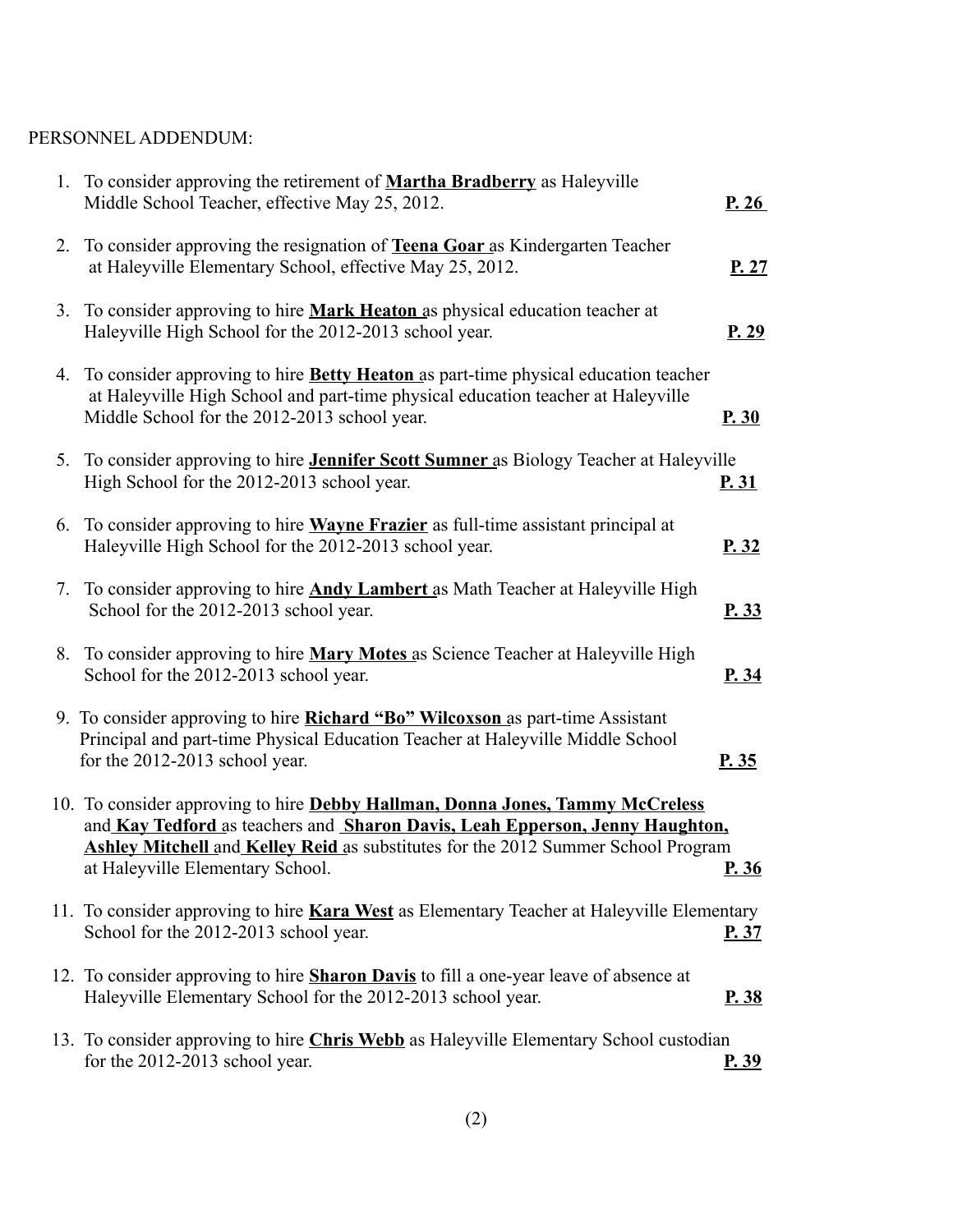|  | 14. To consider approving to hire <b>Amber Lambert</b> as $6th$ grade Language Arts teacher at<br>Haleyville Middle School for the 2012-2013 school year.                                                                                                                                                                                                        | P.40  |
|--|------------------------------------------------------------------------------------------------------------------------------------------------------------------------------------------------------------------------------------------------------------------------------------------------------------------------------------------------------------------|-------|
|  | 15. To consider approving to hire <b>Ashley Mitchell</b> as Elementary Teacher at Haleyville<br>Elementary School for the 2012-2013 school year.                                                                                                                                                                                                                 | P.37  |
|  | 16. To consider approving to transfer <b>Ashley Tidwell</b> from MD Special Education Teacher<br>at Haleyville High School to Collaborative Special Education Teacher at Haleyville<br>Elementary School effective August 15, 2012, due to a need for an additional Special<br>Education Collaborative Teacher at Haleyville Elementary School.                  | P.41  |
|  | 17. To consider approving to transfer <b>Alyssa Elliott</b> from Collaborative Special Education<br>Teacher at Haleyville Elementary School to MD Special Education Teacher at Haleyville<br>High School (grades 6-12) effective August 15, 2012, due to the need for a MD<br>Special Education Teacher at Haleyville High School.                               | P.41  |
|  | 18. To consider approving to transfer Rachel Armstrong from Collaborative Special Education<br>Teacher at Haleyville Middle School to Collaborative Special Education Teacher at<br>Haleyville High School effective August 15, 2012, due to a need for a Collaborative<br>Special Education Teacher at Haleyville High School.                                  | P.41  |
|  | 19. To consider approving to transfer the following: Valerie Baccus, Pat Batchelor,<br>Jayme Hall, Tina Head, Marlene Hicks, Vicki Page, Lynn Sherrill, Kathy<br>Sutherland, Becky Terry, Vicki Vickery, Kelly Woodard and Pam Woodard<br>from school specific Special Education Paraprofessionals to System-wide Special<br><b>Education Paraprofessionals.</b> | P.43  |
|  | 20. To consider approving to hire Lola Hannah as bus driver for the $2012 / 21$ <sup>st</sup> Century<br>Summer Program.                                                                                                                                                                                                                                         | P.42  |
|  | 21. To consider approving to hire <b>Becky Terry</b> as bus driver for the $2012 / 21$ <sup>st</sup> Century<br>Summer Program.                                                                                                                                                                                                                                  | P.42  |
|  | 22. To consider approving to hire Stacy Tinch as Elementary Teacher at Haleyville<br>Elementary School for the 2012-2013 school year.                                                                                                                                                                                                                            | P. 37 |
|  | 23. To consider approving to hire Kelley Reid as Elementary Teacher at Haleyville<br>Elementary School for the 2012-2013 school year.                                                                                                                                                                                                                            | P.37  |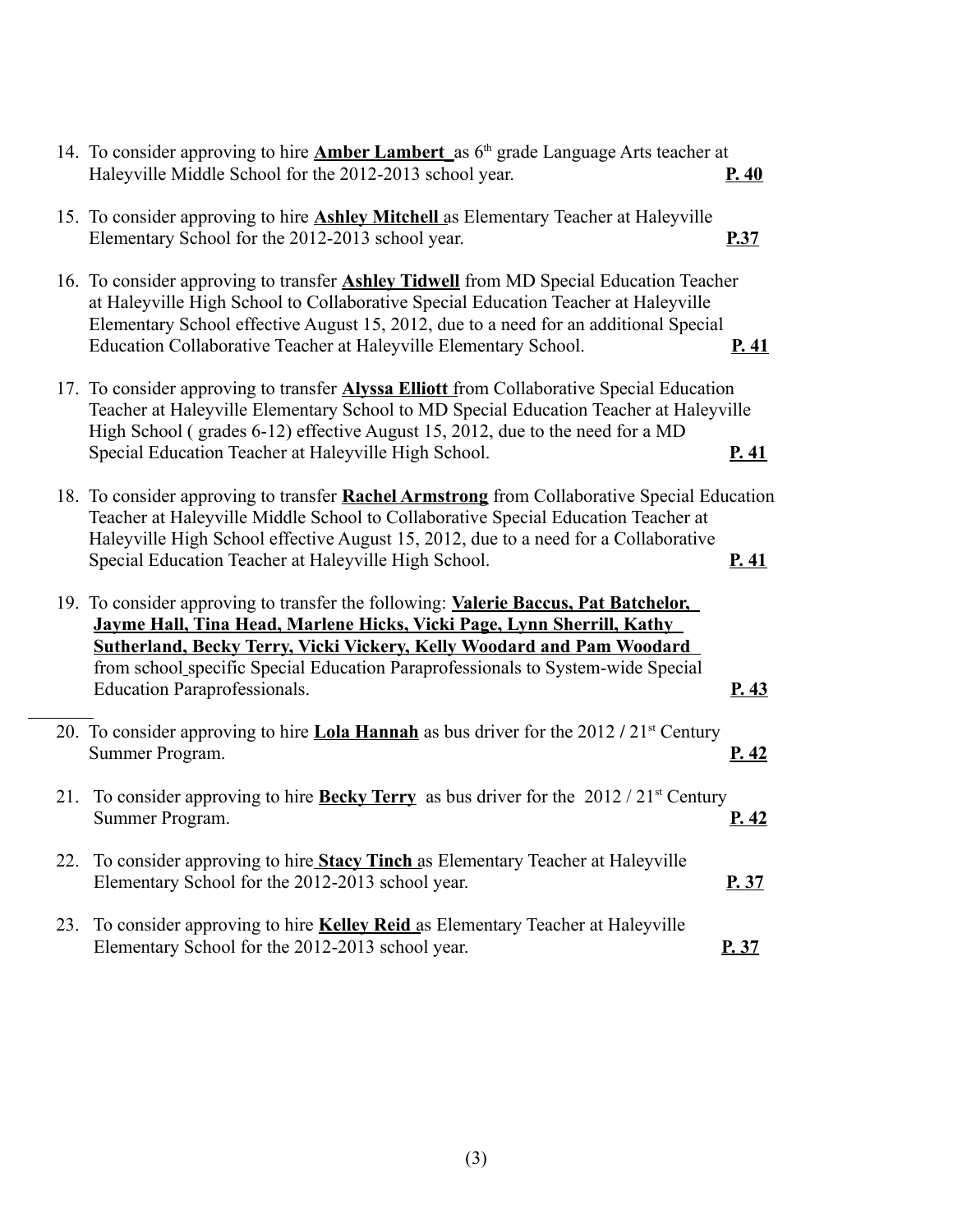**G - 44.**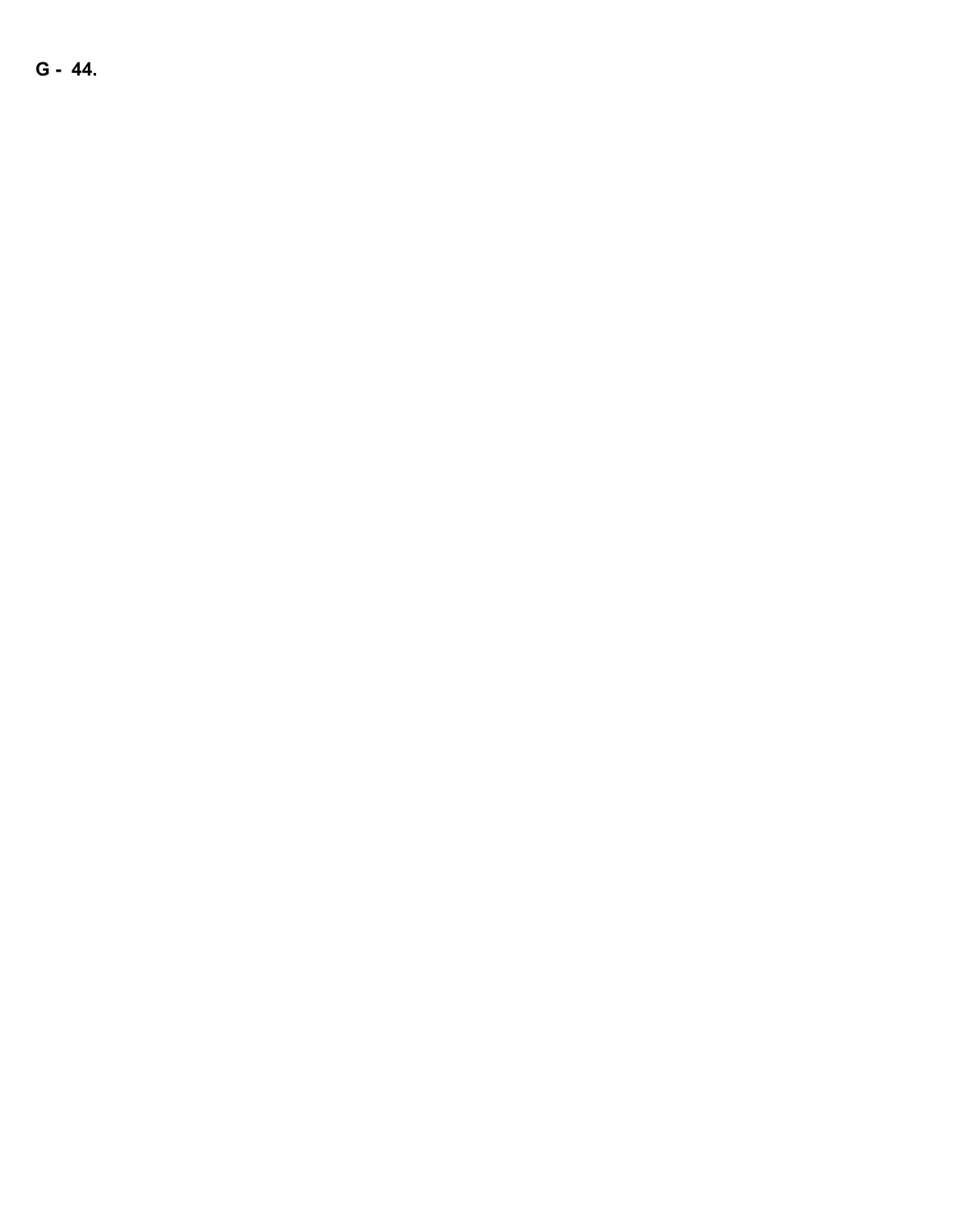**That the following teachers and administrators be retained for the 2012-2013 school year, in as much as they already are under tenure and hold continuing service status.**

# **\*\* 187 Day Contract \*\***

| <b>Elementary</b>   |                           | <b>Middle School</b>  | <b>High School</b>    | <b>Center of</b><br>Technology |
|---------------------|---------------------------|-----------------------|-----------------------|--------------------------------|
| Sheynon Baggett     | <b>Tammy McCreless</b>    | Renea Allen           | Kerry Brown           | <b>Kim Adkins</b>              |
| Shanda Barnett      | Tom McLouth               | Rachel Armstrong      | Jason Cooper          | Denise Banks                   |
| La Gena Bass        | Jean Pruitt               | <b>Dustin Ball</b>    | <b>Heather Evans</b>  | Mike Batchelor                 |
| Denise Berry        | Lee Ann Richards          | <b>Tiffany Donnan</b> | Claire Frazier        | Kyle Garrison                  |
| <b>Christy Bice</b> | Susan Riggs               | Joseph Faircloth      | Wayne Frazier         | Liz Noble                      |
| Julie (Boo) Brooks  | <b>Christe Lee Romine</b> | Amy Farris            | Emile Gilbreath       |                                |
| Pam Brown           | <b>Wendy Rushing</b>      | Jennifer Kizzire      | Debra Hamrick         |                                |
| <b>Vicky Brown</b>  | Vickie Sampson            | Anissa McGough        | Amanda Hood           |                                |
| Amy Cagle           | Kim Sartin                | Amanda McNutt         | Emily Johnson         |                                |
| Pat Carter          | Lea Satcher               | <b>Kellye Miles</b>   | Scott McGee           |                                |
| Lisa Cook           | Shelia Sewell             | Pam Mobley            | <b>Todd McNutt</b>    |                                |
| Gina Corsbie        | Mindy Seymour             | Amy Morgan            | Kristan Pounders      |                                |
| Julie Ellis         | Melani Smith              | Kelly Rushing         | <b>Suzanne Rhodes</b> |                                |
| Leah Epperson       | Dina Sparks               | Allison Sigler        | Kathy Rodgers         |                                |
| Chere' Fetter       | Sharon Spiller            | Cindy Taylor          | Steve Spiller         |                                |
| <b>Beth Frazier</b> | <b>Judy Stott</b>         | Susanne Trallo        | Al Temple             |                                |
| Kristi Goggans      | Mary Swinney              | Suzanne Tyson         | <b>Ashley Tidwell</b> |                                |
| Debby Hallman       | Kay Tedford               |                       | <b>Beth Townsend</b>  |                                |
| Jenny Haughton      | Bryan Ward                |                       | <b>Miriam Tucker</b>  |                                |
| Juanell Howell      | Julie Wilcoxson           |                       | Kristi Ward           |                                |
| Angela Jones        | Richard (Bo) Wilcoxson    |                       | Linda Warren          |                                |
| Donna Jones         | Dana Williams             |                       | Whitney Webb          |                                |
| Leigh Ann Kiser     | Casey Wilson              |                       |                       |                                |
| Stephanie Lowman    | Robin Wilson              |                       |                       |                                |

# **\*\* 197 Day Contract \*\***

#### **Middle School**

Cindy Chadwick

# **\*\* 202 Day Contract \*\***

Sherry McCoy

#### **High School Center of Technology**

Stacie Temple **Ronnie Barton** Brock Dunn Jimmy McCrary Neina Middleton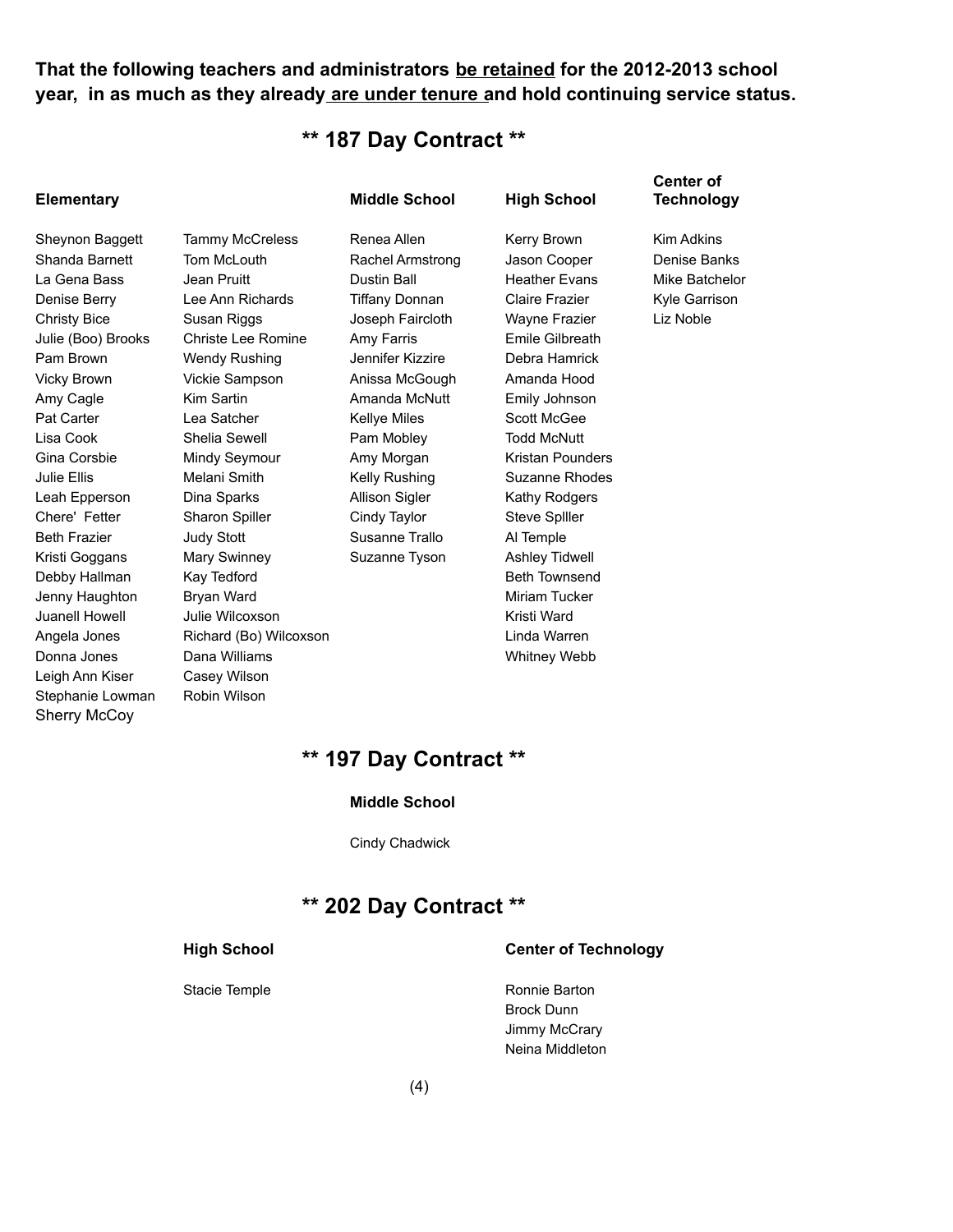### **G - 44 - continued**

# **\*\* 240 Day Contract \*\***

| <b>Middle School</b> | <b>High School</b> | <b>Central Office</b>       |
|----------------------|--------------------|-----------------------------|
| Russ O'Rear          | Jennifer Rains     | Linda Godsey<br>Mitzi Petty |

### **G - 45.**

**That the following teachers and administrators be retained for the 2012-2013 school year, this being completion of three (3) years continuous service places them under continuing service status of tenure.** 

# **\*\* 187 Day Contract \*\***

| <b>Elementary</b>            | <b>Middle School</b>   | <b>Center of Technology</b> |  |
|------------------------------|------------------------|-----------------------------|--|
| Alyssa Elliott<br>Dey Riddle | Lisa Arnold            | Lila Dodd                   |  |
|                              | ** 202 Day Contract ** |                             |  |
|                              | <b>Elementary</b>      |                             |  |
|                              | John McCullar          |                             |  |
|                              | ** 240 Day Contract ** |                             |  |
| <b>Center of Technology</b>  |                        |                             |  |
|                              | <b>Bill Bishop</b>     |                             |  |

## **G - 46.**

**The following teachers and administrators who do not hold tenure but do hold valid certificates be retained for the 2012-2013 school year.** 

# **\*\* 187 Day Contract \*\***

| <b>Elementary</b> | <b>Middle School</b> | <b>High School</b> |
|-------------------|----------------------|--------------------|
| Tammy McKinney    | Amy Parker           | Emily Head         |
| Debra Melton      | Senn Williams        | <b>Shane Reid</b>  |
| Brooke Yarbrough  |                      |                    |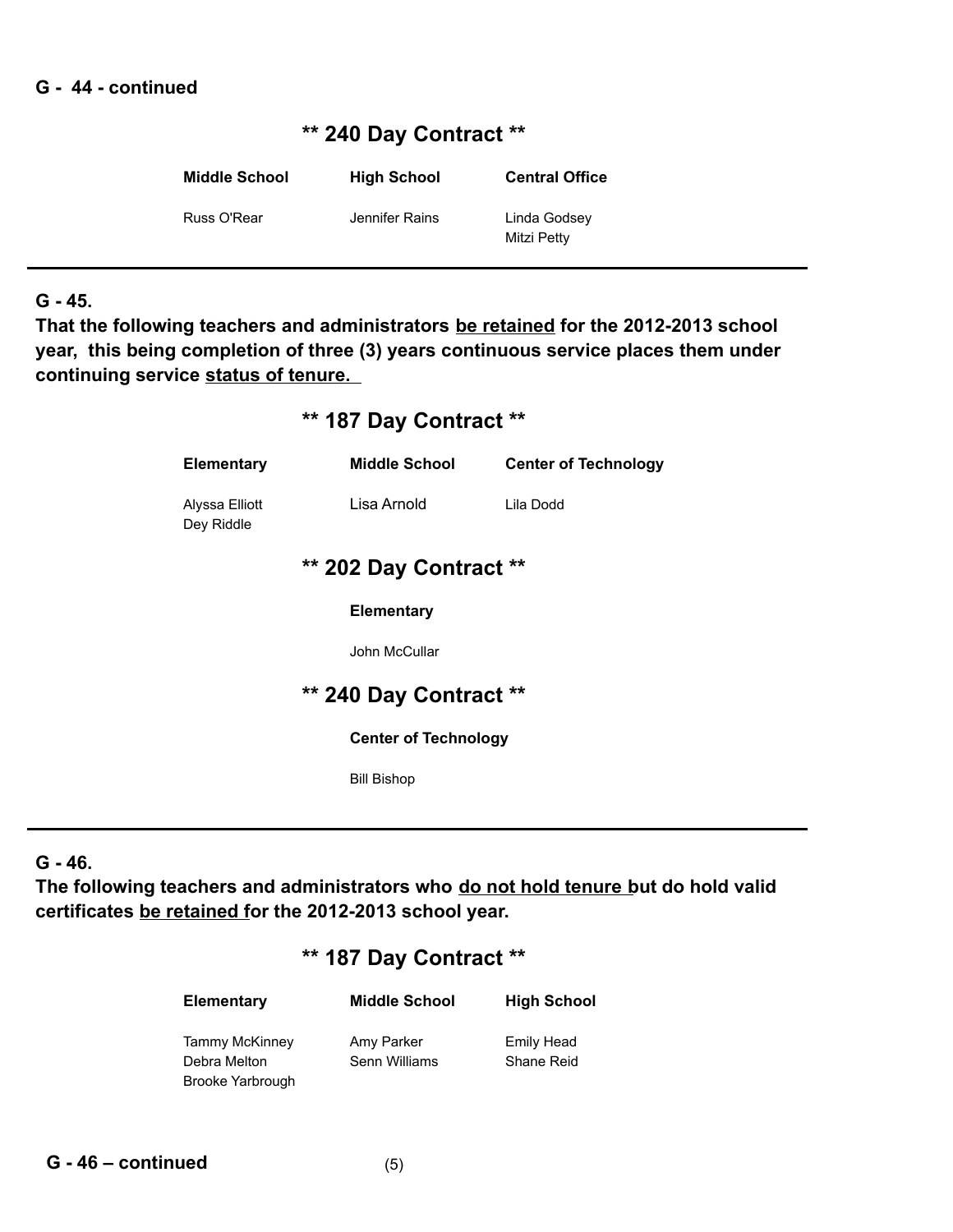# **202 DAY CONTRACT**

### **High School**

Jennifer McInnish Reggie Tolbert Wayne Frazier

# **Part Time Certified Contracts**

| Elementary                   | <b>Middle School</b> | <b>High School</b> | <b>Center of</b><br><b>Technology</b> |
|------------------------------|----------------------|--------------------|---------------------------------------|
|                              | Cindy Taylor -       |                    |                                       |
| Vickie Sampson - Detention   | <b>Detention</b>     | Roger Satcher -    | Mike Batchelor -                      |
| Beverly Masters - ESL Tutor  |                      | Transportation     | School Equipment                      |
| Annie Murphy - Parent Center |                      | Director           | Repairman                             |
| Susan Williams - ESL Tutor   |                      |                    |                                       |

### **G - 47.**

### The following teachers and administrators who do not hold tenure but do hold valid **certificates not be retained for the 2012-2013 School Year.**

**High School**

Richard (Joey) Fletcher

**G - 48.** 

**That the following support personnel be retained for the 2012-2013 school year, in as much as they already are under non - probationary service status.** 

**\*\* 182 Day Contract \*\*** 

**Elementary**

Dwayne Melton-Bus Driver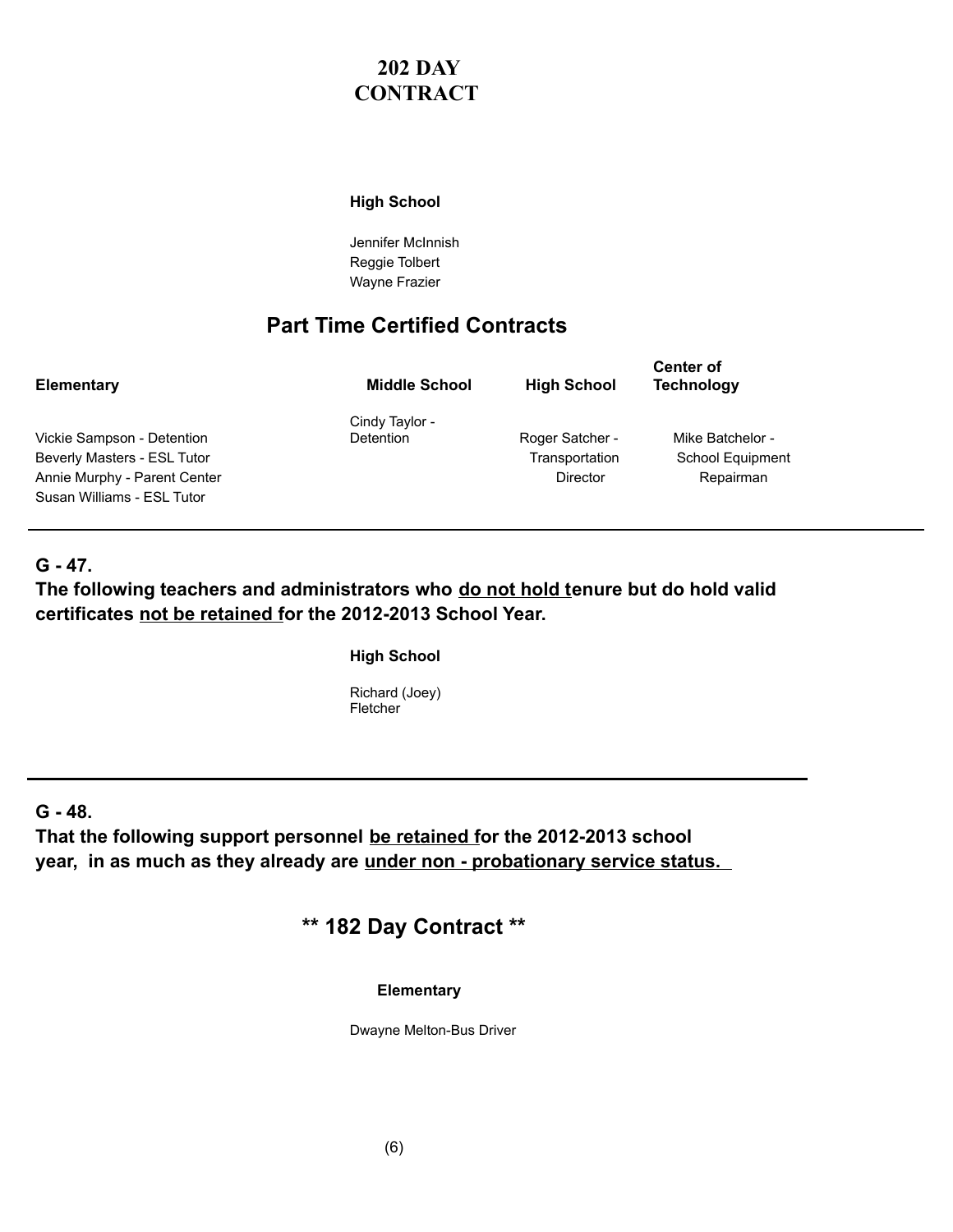# **\*\* 187 Day Contract \*\***

| Elementary                                                                                                                                                                                                            | <b>Middle School</b>                                                           | <b>High School</b>                                                                                                                                                                     |
|-----------------------------------------------------------------------------------------------------------------------------------------------------------------------------------------------------------------------|--------------------------------------------------------------------------------|----------------------------------------------------------------------------------------------------------------------------------------------------------------------------------------|
| Vickie Adair<br>Cindy Defoor<br>Gina Frederick<br>Kim Gilbert<br>Tina Head<br>Marlene Hicks<br>Judy Johnson<br>Misty Jordan<br>Sherri Lauderdale<br>Dianne Mize<br>Kathy Sutherland<br>Julie Vickers<br>Vicki Vickery | Tina Batchelor<br>Rita Brannon<br>Patricia Godsey<br>Kim Taylor<br>Pam Woodard | Valerie Baccus<br>Pat Batchelor<br><b>Judith Cooley</b><br>Linda Mize<br>Vicki Page<br>Cozette Pickens<br>Dewanda Rowland<br>Myra Steele<br>Pam Steele<br>Becky Terry<br>Kelly Woodard |
| Jamie Wakefield                                                                                                                                                                                                       |                                                                                |                                                                                                                                                                                        |

# **\*\* 202 Day Contract \*\***

| Elementary    | <b>Middle School</b> | <b>High School</b> | <b>Center of</b><br><b>Technology</b> |
|---------------|----------------------|--------------------|---------------------------------------|
| Shelby Hicks  | Tammy Bailey         | Judy Thompson      | Natalie Boykin                        |
| Beverly Jones |                      |                    |                                       |

# **\*\* 240 Day Contract \*\***

| <b>High School</b> | <b>Central Office</b>                                       |
|--------------------|-------------------------------------------------------------|
| Donna Langston     | GayNell Berry<br><b>Betty Wakefield</b><br>Sandra Wakefield |

# **\*\* 261 Day Contract \*\***

| <b>Elementary</b> | <b>Middle School</b> | <b>Central Office</b>                  |
|-------------------|----------------------|----------------------------------------|
| Jerry Corsbie     | Ronald Tidwell       | Roy Jones<br>Scotty Jones<br>Eric Lyon |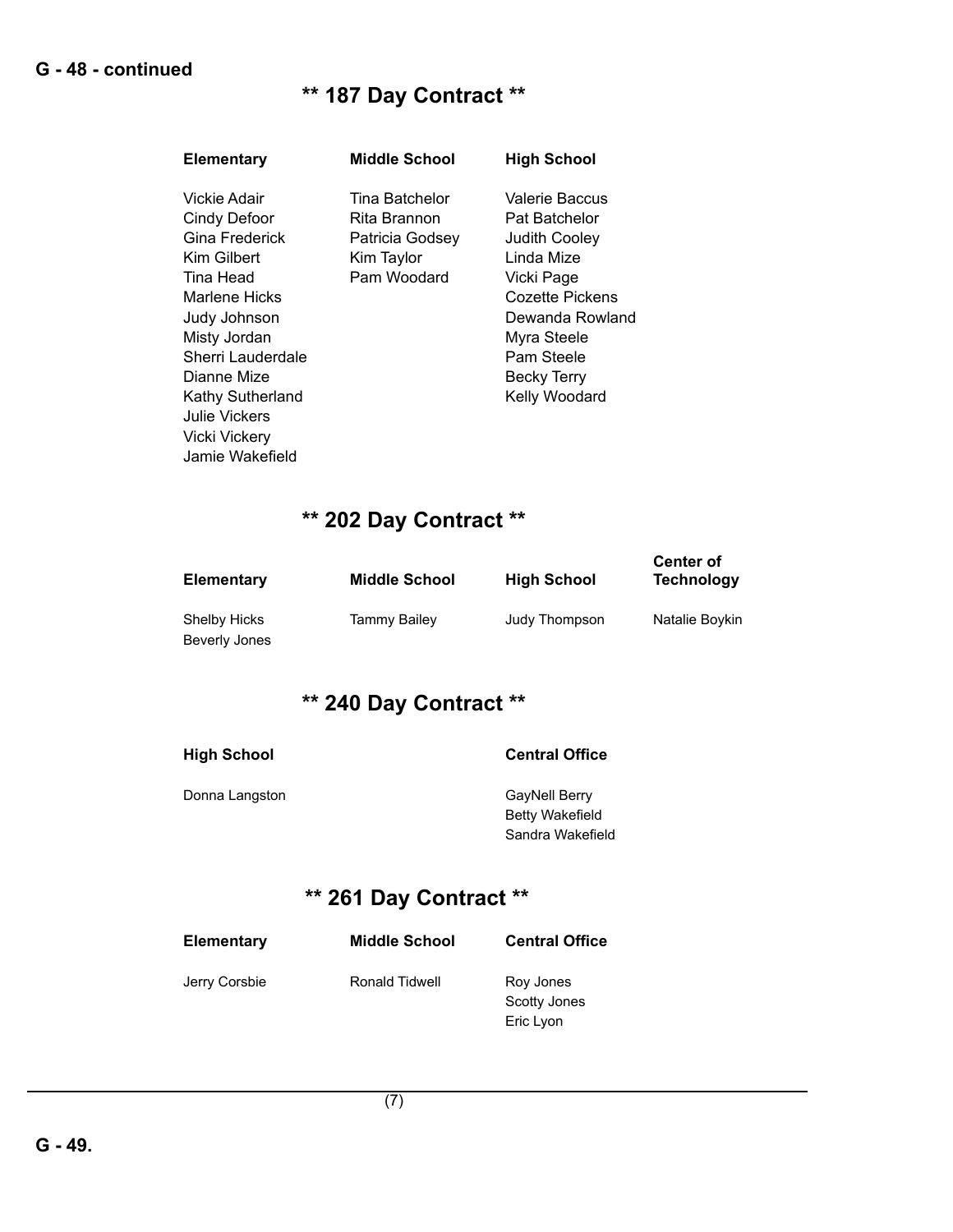**That the following support personnel be retained for the 2012-2013 school year, this being completion of three (3) years continuous service places them under Non-probationary status**

# **\*\* 187 Day Contract \*\***

**Elementary Middle School**

Regina Burleson **Matter and Strucker** Jamie Tucker

# **\*\* 202 Day Contract \*\***

**Central Office**

Teresa Butler

### **G - 50.**

**The following support personnel be retained for the 2012- 2013 school year, they do not hold non-probationary status.**

## **\*\* 182 Day Contract \*\***

### **Elementary**

Stan Galloway - Bus Driver

# **\*\* 187 Day Contract \*\***

| Elementary                | <b>Middle School</b>                      | <b>High School</b>       |
|---------------------------|-------------------------------------------|--------------------------|
| Jayme Hall<br>Judy Melton | Tina Baker<br>Lynn Sherrill<br>Pam Wilson | <b>Beverly McCluskey</b> |
|                           |                                           |                          |

# **\*\* 261 Day Contract \*\***

**Middle School Central Office**

Barry Butler **David Albright**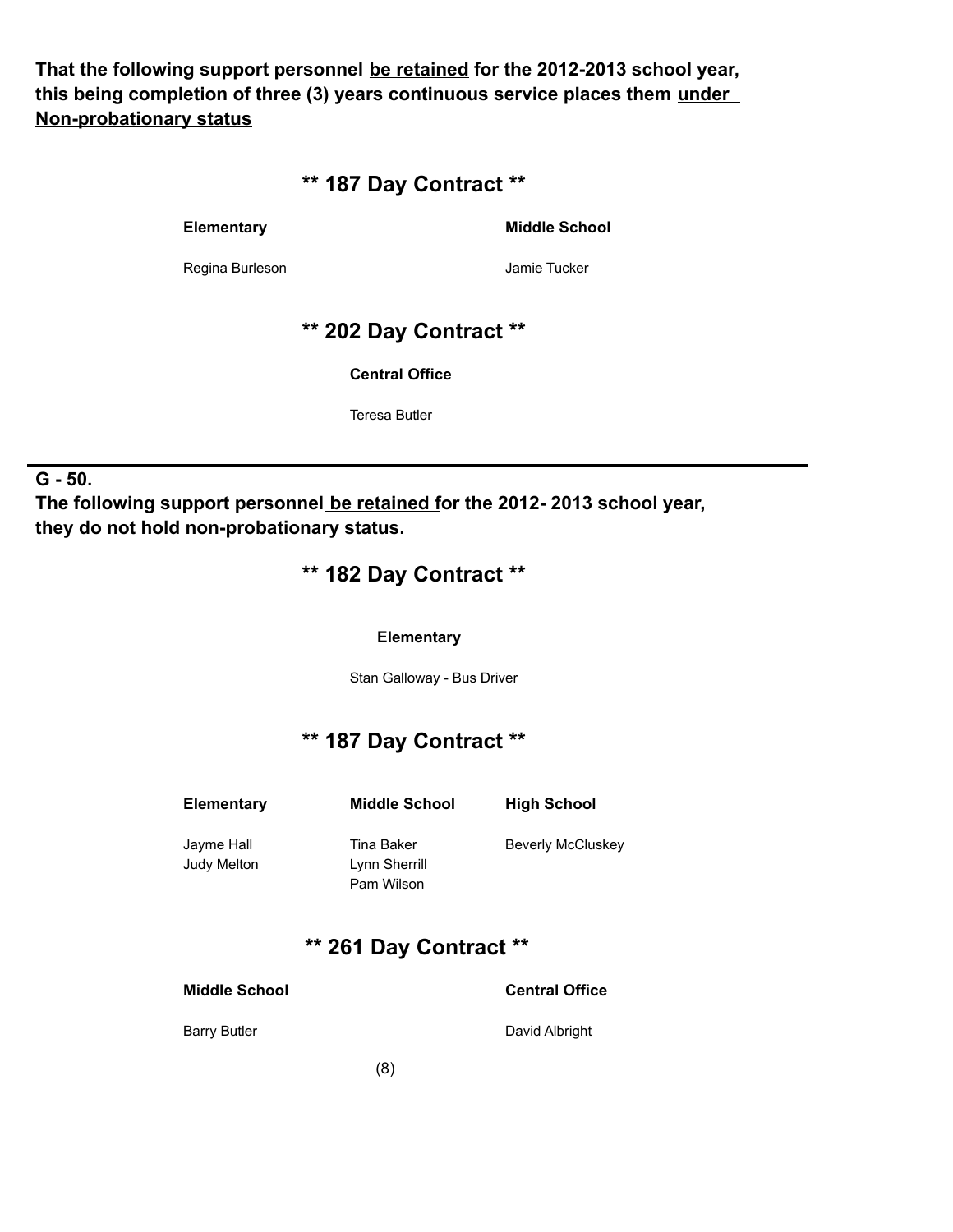### **G - 50 - continued**

# **Part Time Support Contracts**

**Elementary High School Student Days Only**

Diane Benford - Bus Aide **Donna Langston - Part Time Custodian** Judy Thompson - Transportation **Secretary** 

### **G - 51. The following support personnel who do not hold Non-Probationary Status not be retained for the 2012-2013 School Year.**

### **Elementary**

Sharon Davis

### **High School**

Michelle Rushing

### **Part Time**

Evelene Faircloth - Elementary Concession Aide

- I. Superintendent;s Report
- J. Public Relations Report.
- K. Hearing Public:
- L. Adjournment: